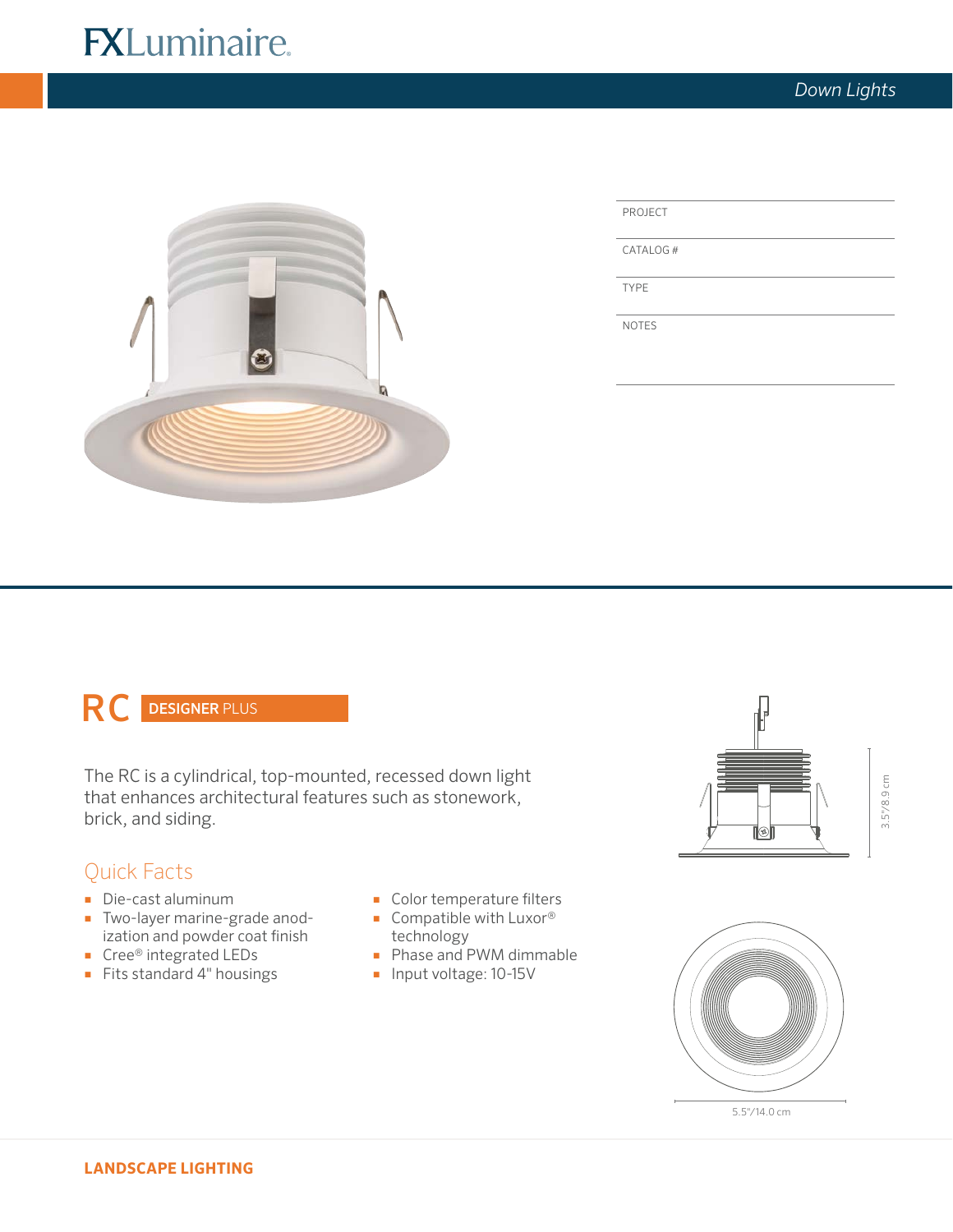|                                    | 1LED              | 3LED           | 6LED           | 9LED           | <b>ZDC</b>               |
|------------------------------------|-------------------|----------------|----------------|----------------|--------------------------|
| Total Lumens <sup>†</sup>          | 85                | 261            | 413            | 722            | 178                      |
| Input Voltage                      | 10 to 15V         | 10 to 15V      | 10 to 15V      | 10 to 15V      | 11 to 15V                |
| Input Power (W)                    | 2.0               | 4.2            | 7.8            | 11.2           | 5.3                      |
| VA                                 | 2.4               | 4.5            | 9.2            | 13.5           | 5.7                      |
| Efficacy (Lumens/Watt)             | 42                | 64             | 53             | 62             | 34                       |
| <b>Color Rendering Index (CRI)</b> | 83                | 82             | 80             | 80             | 80                       |
| Center Beam Candlepower*           | 454               | 1,045          | 2,438          | 8,294          | 205                      |
| Dimming                            | PWM, Phase**      | PWM, Phase**   | PWM, Phase**   | PWM, Phase**   | PWM, Phase**             |
| <b>RGBW Available</b>              | No                | No             | No             | No.            | Yes                      |
| <b>Luxor Compatibility</b>         |                   |                |                |                |                          |
| Default                            | Zoning            | Zoning         | Zoning         | Zoning         | $- -$                    |
| <b>ZD Option</b>                   | Zoning/Dimming    | Zoning/Dimming | Zoning/Dimming | Zoning/Dimming | $ -$                     |
| <b>ZDC Option</b>                  | $\qquad \qquad -$ | $-$            | $-$            | $- -$          | Zoning/Dimming/<br>Color |
| Minimum Rated Life (L70)           | 50,000 Hrs        | 50,000 Hrs     | 50,000 Hrs     | 50,000 Hrs     | 50,000 Hrs               |

*\* Information not available for Flood or Wide Flood.*

*\*\* For optimal performance, use a trailing-edge, phase-cut dimmer.*

*† Measured using the 3,900K CCT lens. Multipliers for other CCTs include 0.80 (2,700K), 0.65 (4,500K), and 0.65 (5,200K).*

### FX Luminaire

FX Luminaire is an industry leading manufacturer of landscape and architectural lighting products with a focus on the advancement of LED technology and digital lighting control with zoning, dimming, and color adjustment capabilities. We offer a full spectrum of highly efficient lighting fixtures that can be utilized to create elegant, cutting-edge landscape lighting systems for commercial or residential applications. Our products are available exclusively via our extensive professional distributor network.

### Materials

Die-cast A380 aluminum body and shroud with stainless steel setscrews, mounting brackets, and fasteners.

# Lamp

Integrated module with Cree LEDs. Goldplated connectors and conformal coating for maximum reliability and corrosion resistance. Proprietary on-board intelligent driver uses firmwarecontrolled temperature regulation, maximizing LED life. Field upgradeable and replaceable, the LEDs are rated to 50,000 hrs. Maximum drive current: 1 A.

### **Optics**

Polycarbonate color temperature adjustment lenses included with luminaire: 2,700K (preinstalled), 3,900K (no lens) 4,500K, and 5,200K. Interchangeable optics for 10°, 20°, 30°-32°, or 55-58° distributions ordered preassembled to luminaire. Color temperature and beam angle lenses

field serviceable. For additional color filters, spread lenses, hex baffles, etc., use MR-16 sized accessories (MR-16: 1.95"/49.5 mm dia. x 1.1 mm thickness). Beam angle is calculated using LM-79 method for SSL luminaires.

### Socket

Socket contains MoistureBlock™ technology, preventing moisture from wicking up into sealed areas of the luminaire.

### Wiring

18 AWG SPT-1W 105°C 300V; 6" length.

### Power

Input 10-15VAC/VDC 50/60Hz. Remote transformer required (specify separately).

### Housing

Die-cast A380 aluminum body with capacity for 1LED, 3LED, 6LED, 9LED, or ZDC integrated LEDs.

### Faceplate

Die-cast A380 aluminum shroud.

### Lens

Tempered glass lens with shock resistance and high tolerance for thermal expansion and stress.

### Finish

Two-layer protection of sulfuric acid anodization and polyester TGIC powder coat, providing superior outdoor weathering in all conditions. Tested to ASTM standards. Hardware

machine screws.

40°F to 140°F (-40°C to 60°C)

### the design and manufacturing of our products. Where we can, we use

Stainless steel

### Ambient Operating

**Temperature** 

### recycled materials while maintaining the superior functionality. Our LED products

provide high-quality light at optimal energy efficiency, lifespan, and durability.

Control Luxor ZD or Luxor ZDC utilizes Luxor technology to zone luminaires in up to 250 groups, dim each group in 1% increments between 0 and 100%, or change to one of 30,000 colors with RGBW LEDs. Weight 1.2 lbs. Sustainability Innovation meets conservation in

Requirements Designed for installation in the downward lighting

Installation

### Warranty

direction only.

5-year limited warranty



E495051 E495444 UL 1598 UL 1598C UL 2108 UL 8750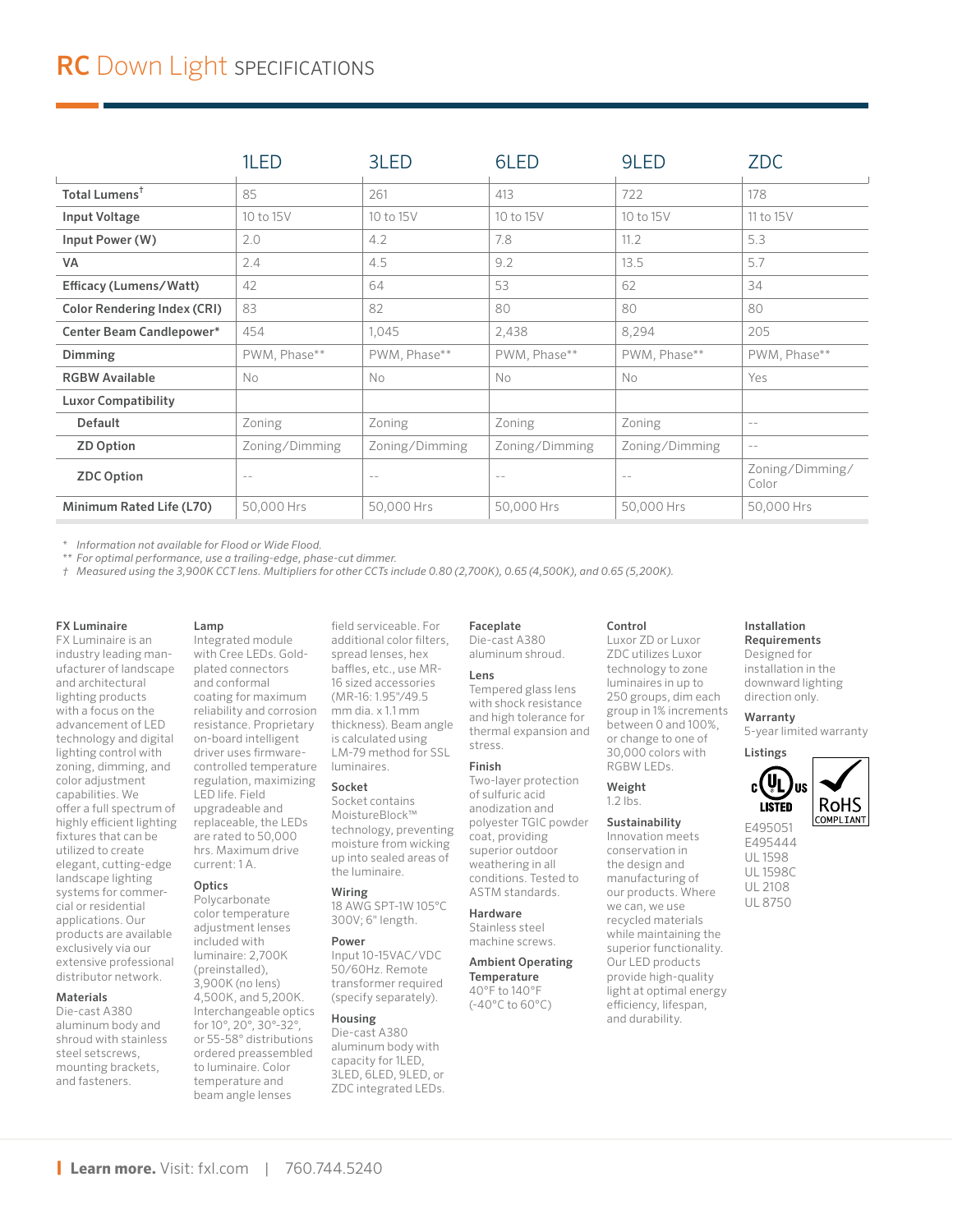# RC Down Light ORDERING INFORMATION

| Fixture   | <b>Luxor Option</b>                          | Output                                | Finish                       |                                      |
|-----------|----------------------------------------------|---------------------------------------|------------------------------|--------------------------------------|
| <b>RC</b> | $\Box$ [default]<br>Zone                     | $\blacksquare$ 1LED<br>85 Lumens      | BZ<br><b>Bronze Metallic</b> | $\Box$ DG<br>Desert Granite          |
|           | $\blacksquare$ ZD<br>Zone/Dim                | $\blacksquare$ 3LED<br>261 Lumens     | $\Box$ SV<br>Silver          | m.<br>WI<br>Weathered Iron           |
|           |                                              | 6LED<br>413 Lumens                    | F <sub>B</sub><br>Black      | $\blacksquare$ SB<br>Sedona Brown    |
|           |                                              | $\blacksquare$ 9LED<br>722 Lumens     | <b>FW</b><br>Flat White      | WG<br><b>I</b><br><b>White Gloss</b> |
|           | $\blacksquare$ ZDC<br>Zone/Dim/Color         | [default ZDC option]<br>178 Lumens    |                              |                                      |
|           | EXAMPLE FIXTURE CONFIGURATION: RC-ZD-6LED-WG | <b>RC</b><br>$\overline{\phantom{a}}$ | $\sim$                       | $\overline{\phantom{a}}$             |

### ACCESSORIES: Specify Separately

| Name                                                                                    | Catalog No. |
|-----------------------------------------------------------------------------------------|-------------|
| 4" RECESSED DOWN<br>LIGHT HOUSING<br>Ships in quantities of six                         | CANR4RICAT  |
| STEP-DOWN<br>TRANSFORMER (12V),<br><b>UNIVERSAL INPUT</b><br><b>VOLTAGE (120V-233V)</b> | ST-UV       |

### LENS ACCESSORIES: Specify Separately

| Item                                       | Code          |  |
|--------------------------------------------|---------------|--|
| <b>HEX BAFFLE</b><br>MR-16 Size            | 250015260000  |  |
| SOLITE<br><b>SPREAD LENS</b><br>MR-16 Size | 250015240000  |  |
| <b>FLOOD LENS</b><br>$30^\circ$            | X-LEDFLLENS*  |  |
| <b>WIDE FLOOD LENS</b><br>ണം               | X-LEDWFLLENS* |  |

*\*\*X = number of LEDs*